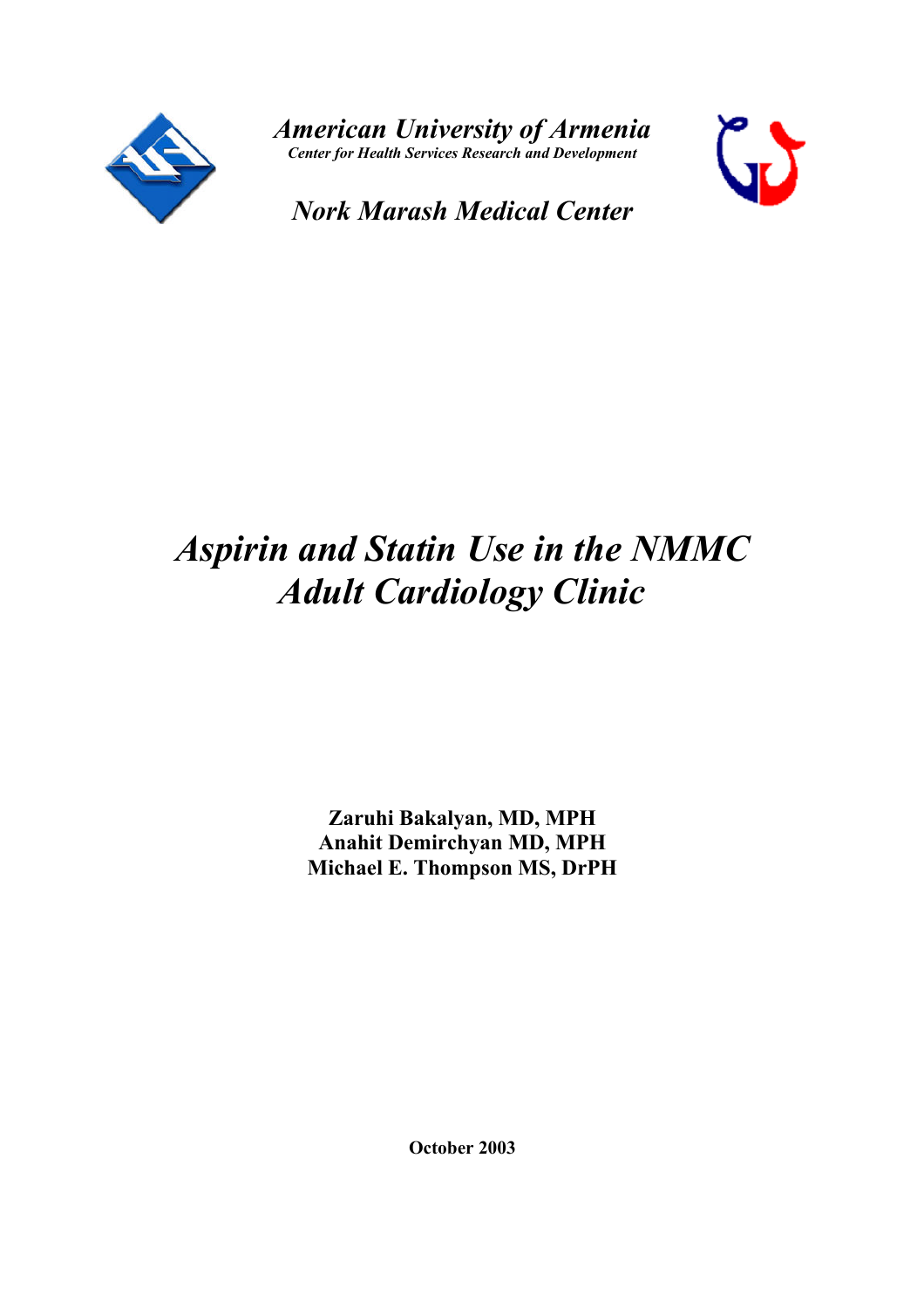# **Table of contents**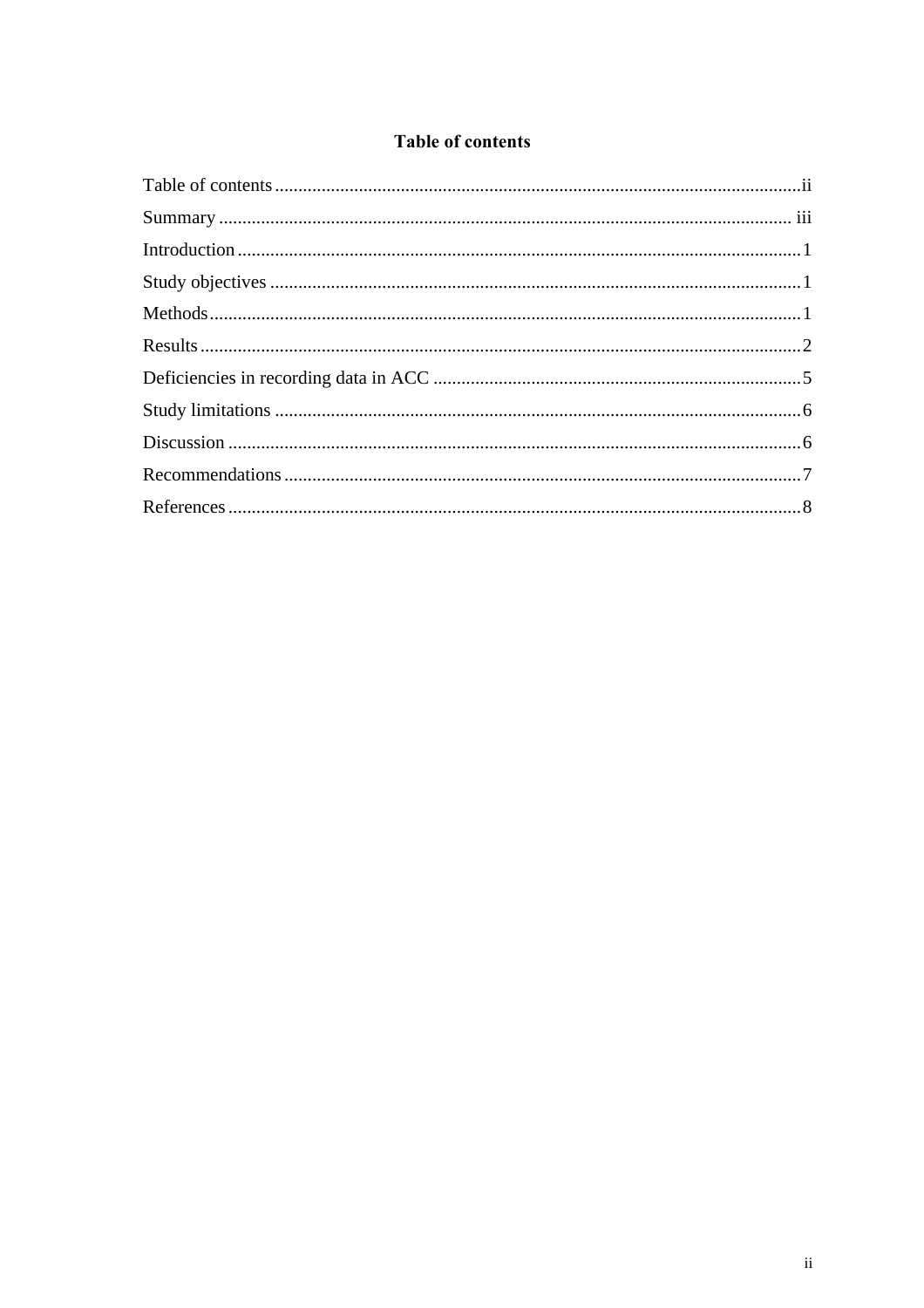### **Summary**

#### **Objectives**

The study monitored two performance indicators in the outpatient adult cardiology clinic (ACC) at the Nork Marash Medical Center (NMMC), namely appropriate prescription of aspirin and statins to ischemic heart disease (IHD) patients.

### **Methods**

A cross-sectional survey of 160 patients with confirmed IHD was conducted by reviewing their medical record forms including Structured Encounter Forms (SEFs) for primary, secondary and postsurgical/postinterventional visits, laboratory test results, and discharge summary.

#### **Results**

Only 36.9 % of cases were prescribed a lipid profile tests and/or had test results. Only 28.1 % of the records had lab test results for cholesterol and 23.8% for the whole lipid profile. Statins were prescribed to only 5% of IHD patients in the clinic. The positive predictive value of statins prescription for hypercholesterolemia was 25%, whereas the negative predictive value was 9.8 %. Aspirin was prescribed to 74 % of IHD patients. Poor recording of data (missing and inconsistent data) in the medical records limit the validity of the study.

#### **Conclusions**

Data recording should be improved in the clinic by introducing changes in SEFs and by physician training as part of routine quality assurance reviews. Aspirin use for IHD patients was widely accepted practice for ACC physicians, while the statin use was lower than expected. Possible reasons include the expensiveness of these drugs and differing criteria for their prescription. Statin practice in the ACC should be revised through creation and implementation of standardized guidelines.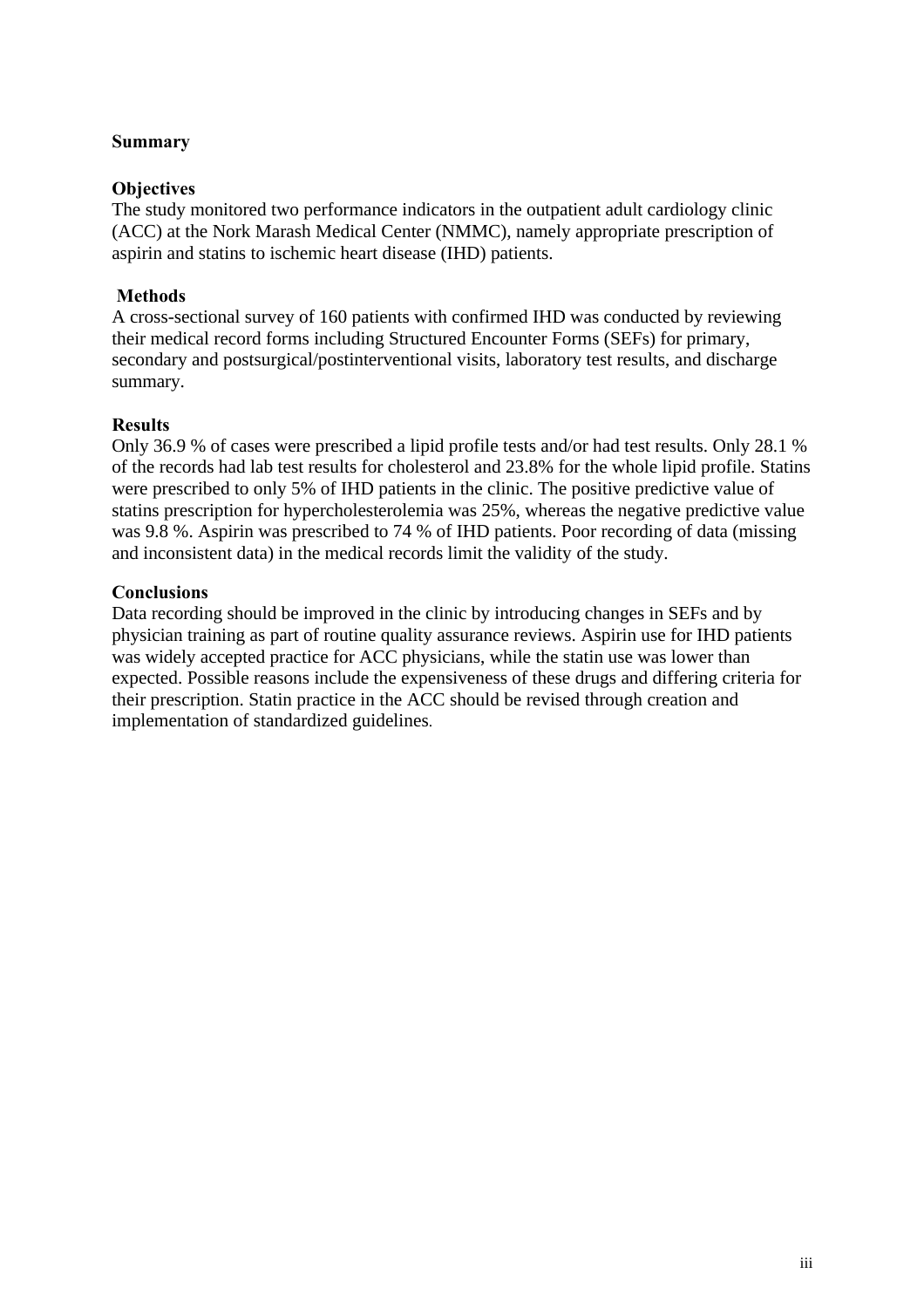# **Introduction**

Quality indicators monitoring in Adult Cardiology Clinic (ACC) is a component of AUA/NMMC collaborative project.

A key step in quality improvement is assessment of the current state of quality. According to Donabedian, the first step of the quality improvement cycle is "obtaining data on performance"(1). The treatment prescribed to patients is an important performance indicator in ACC. Ischemic heart disease (IHD) patients compose a significant part (37%) of all ACC patients. "Secondary prevention in ischemic heart disease improves survival, reduces recurrent cardiac events, improves quality of life and is cost-effective" (2)."Statins significantly reduce the risk of heart attack and stroke," said American Heart Association (AHA) President David Faxon, MD. "Overall, multiple large studies have found that statins significantly reduce the risk of death in patients with heart disease by as much as 30 percent" (3). According to the Antiplatelet Therapy Trialists' Study, aspirin reduces vascular deaths by 17%, reifarctions by 34%, and non fatal strokes by 30% in patients with unstable angina, post myocardial infarction, post stroke, and TIA (4). Despite convincing evidence of the effectiveness of secondary prevention, studies in different regions indicate that a significant number of IHD patients who had indications for cardioprotective medications (aspirin, statins, beta-blockers, ACI -inhibitors) did not receive them (2).

The present study explored the practice of ACC physicians in prescribing cardioprotective medication, namely aspirin and statins, to IHD patients. Aspirin was selected because it is a first choice drug for all IHD patients unless specific contraindications (active peptic ulcer, allergy to aspirin) exist (4). Statins are indicated to IHD patients with hypercholesterolemia, except those with liver diseases (8). In contrast to aspirin, the clinical evidence of effectiveness of statins is more novel (5, 6, 7). The use of statins is limited, according to "Drugs and therapeutic bulletin": only 30 % of IHD patients with elevated serum lipid levels receive lipid-lowering therapy and of those in fewer than 50% of patients target cholesterol level are achieved (8). There are different guidelines for prescription of statins and they vary significantly (7). Taking into account the diversity of statin practice, it was important to study their use in ACC as well.

## **Study objectives**

The specific objectives of the study were:

- to identify the proportion of IHD patients prescribed laboratory tests and proportion of patients with test results,
- to identify the proportion of IHD patient with elevated serum cholesterol levels prescribed statins,
- to identify the proportion of IHD patients prescribed aspirin.

Secondary objective of the study was assessment of the completeness of medical records for the subjects of concern.

## **Methods**

A cross-sectional survey of 160 medical records was implemented. The sample size of the study was determined using one-sample proportion formula and increased for the planned analysis.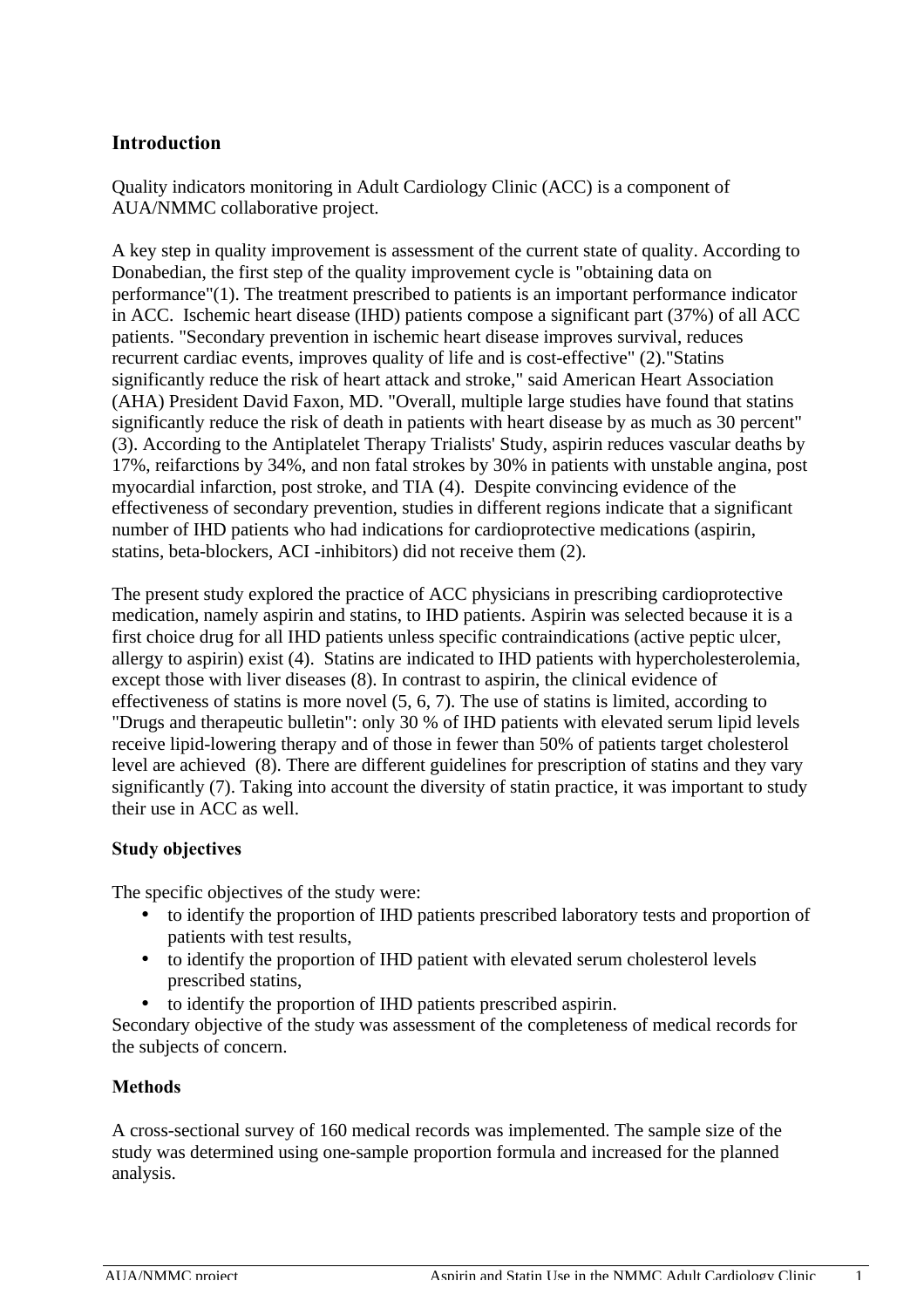All records of IHD patients' recently (May/ June) visited ACC were reviewed. Patient information was abstracted from the computerized database of the clinic by the date of their visit. The medical records were retrieved and examined. Those lacking a confirmed diagnosis were excluded from the analysis. The records of patients, with primary visit standard encountered forms of former version, lacking necessary information, were also excluded. The following data was obtained from the records.

- Consequent number of the SEF of primary visit
- Type of last visit (primary, secondary, postsurgical /postinterventional)
- Prescriptions (lipid profile lab tests, drugs)
- Laboratory test results
- Allergy to drugs
- Gastrointestinal diseases (peptic ulcer, liver diseases)

ACC cardiologists were involved in the design of the study instrument. Based on their suggestion the study instrument was developed. The instrument was pre tested on 10 records. Some changes were made to facilitate data collection process.

The answers to the items of instrument were generally classified in the same way as in SEFs, except for ambiguous responses where separate coding was used. The pretest revealed that for "hypercholesterolemia" item of SEF besides positive, negative and unmentioned answers, physicians often put a question mark, which was classified as a separate answer.

The prescription of cholesterol/lipid profile test was classified as positive if any of the forms (SEF of primary visit, secondary visit, postsurgical visit, discharge summary) included in the folder of patient contained a note of prescribing cholesterol/lipid profile test and/or laboratory test result sheet. The prescription of cholesterol/lipid profile tests was classified as negative if parallel to prescription of other examinations/tests there was no note found on laboratory test prescription. The item was classified as unmentioned if no note of any examinations/tests was found in the "Assigned tests/medications/consultations" part of the form.

Prescription of aspirin was judged as positive if primary visit and/or secondary visit form and/or discharge summary contained physician note prescribing aspirin, as negative if among other prescribed drugs aspirin wasn't found, and as unmentioned if above mentioned documents didn't contain notes of any drugs prescribed in the "Prescribed medications" part of the forms, or there was a note of "Drug treatment" in the discharge summary but the medications weren't specified. The same system was used to classify statin prescription.

## **Data analysis**

The data was entered and analyzed using SPSS 10.0 statistical.

## **Results**

Data analysis revealed that 36.9% SEFs of IHD patients contained note of cholesterol/lipid profile test prescription and /or laboratory test results, 50 % of forms among other prescribed examinations and tests had no note on lipid profile test prescription, and 13.1% of forms had no any note in the " Assigned tests/medications/consultations " field (Table 1).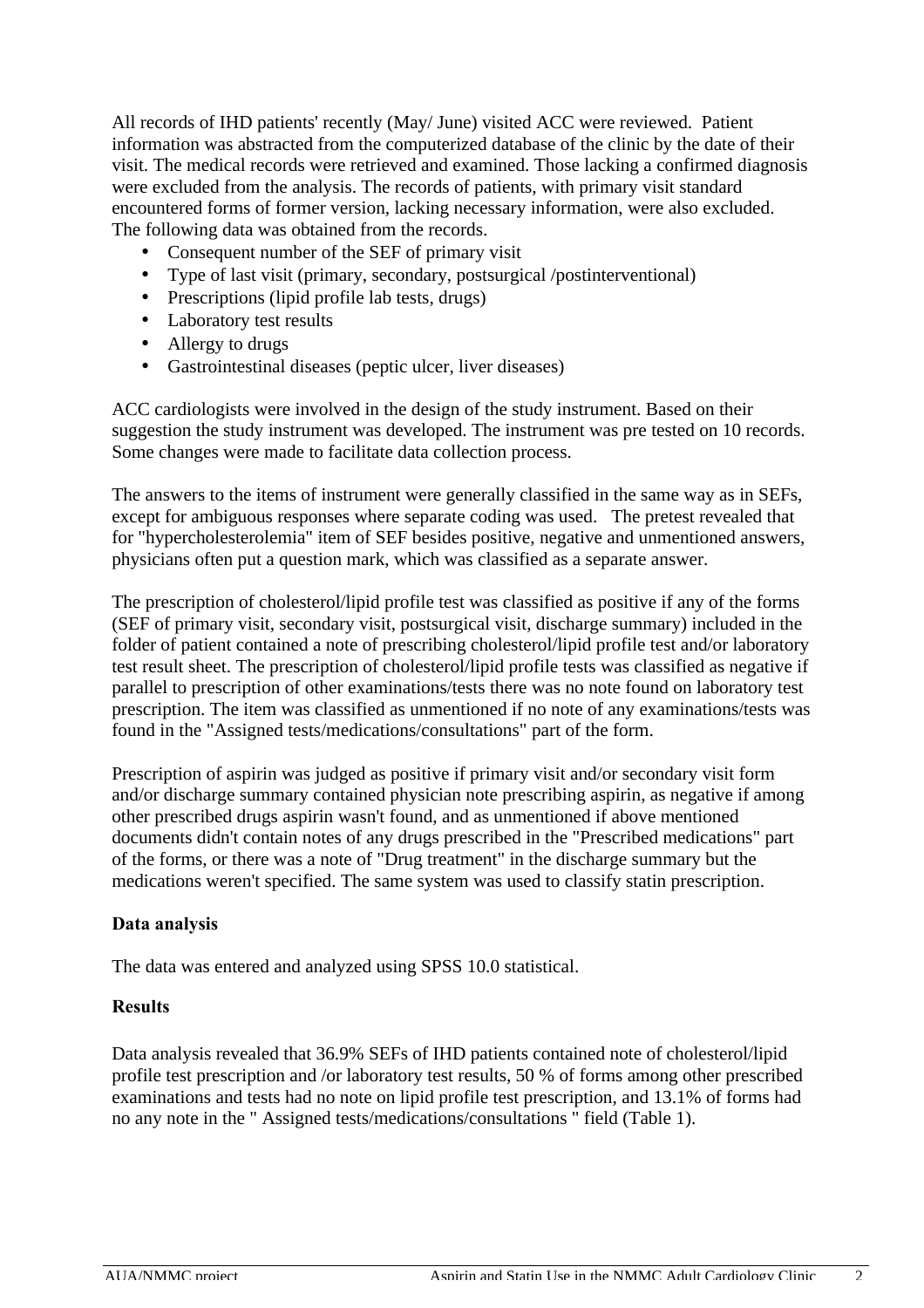|             | Frequency | Percent |
|-------------|-----------|---------|
| Yes         | 59        | 36.9    |
| Nο          | 80        | 50.0    |
| Unmentioned | 21        | 13.1    |
| Total       | 160       |         |

*Table 1. Prescription of lipid profile tests* 

An order for a lab test in the chart is not the same as having the lab test actually run. In some cases results were found where no order was noted and results were missing where an order was found. Only 28.1% of all cases performed laboratory test for total cholesterol, and 23.8% of all cases performed the whole lipid profile test (Figure 1):

*Figure 1 Difference between prescription of tests and their actual performance* 



Of the 28.1% of patients with cholesterol results, 31.1 % had normal serum cholesterol levels, while 68.9% had hypercholeterolemia (Table 2). Total cholesterol levels of 5.2 mmol/l or less were considered as normal, levels higher than 5.2 mmol/l were considered as hypercholesterolemia (7).

| <b>Total cholesterol</b> | Frequency | Percent |
|--------------------------|-----------|---------|
| Normal                   | 14        | 31.1    |
| Hypercholesterolemia     | 31        | 68.9    |
| Total                    | 45        | 100.0   |

*Table 2. Lab. test results for total cholesterol* 

Laboratory test results and physician notes to "hypercholesterolemia" item in SEFs assumed to be equivalent, but various contradictions were seen (Table 3 ).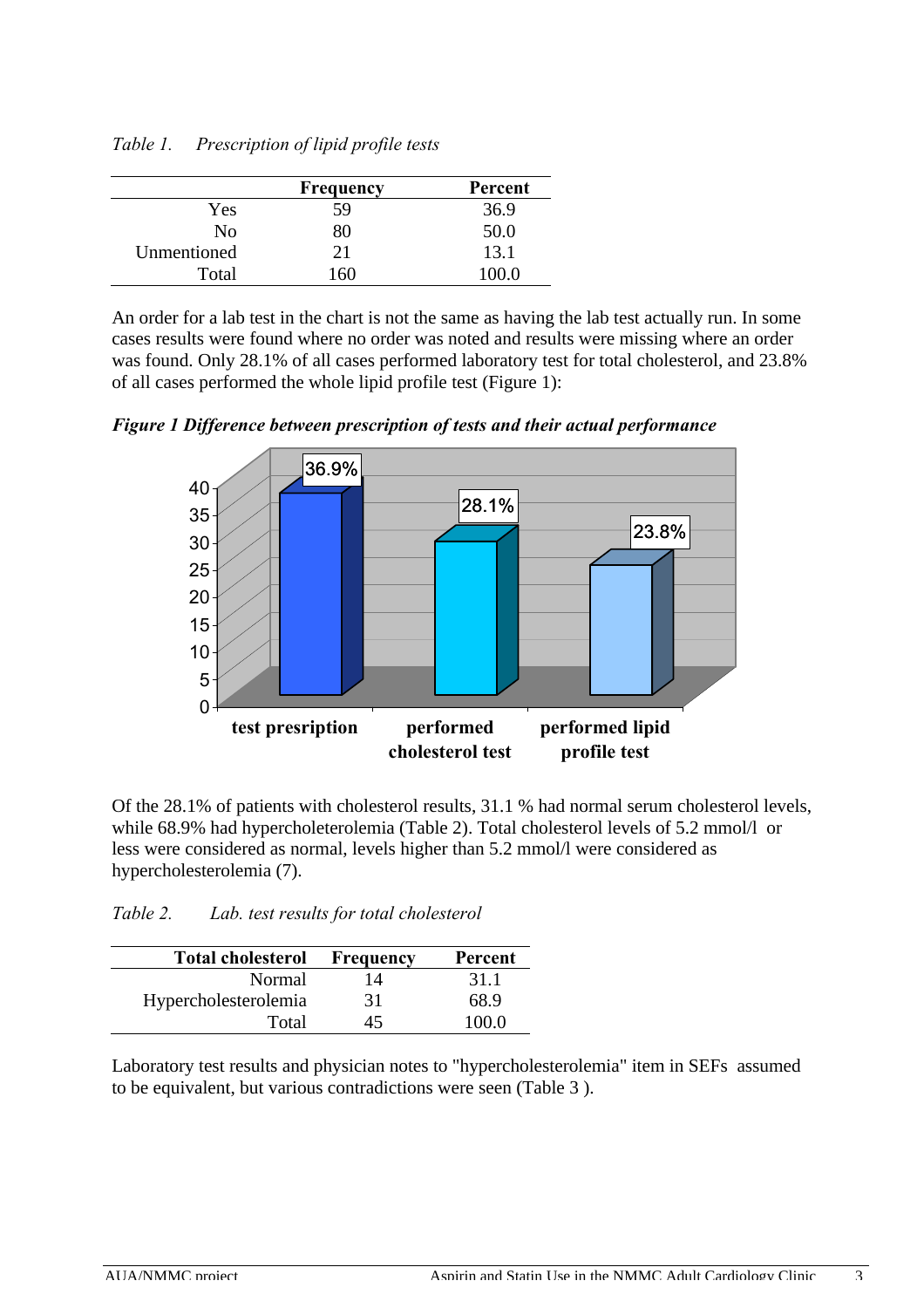| hypercholesterolemia |          | <b>Laboratory test results</b> |                 | <b>Total</b> |
|----------------------|----------|--------------------------------|-----------------|--------------|
| Physician note       | positive | negative                       | no test results |              |
| yes                  |          |                                |                 |              |
| no                   |          |                                | .3U             |              |
|                      |          |                                | 22              | 29           |
| unmentioned          |          |                                | ר ל             |              |
| Total                |          |                                |                 |              |

#### *Table 3. The comparison of physician notes and lab test results*

There was a trend for physicians to mention negative answers - 41/17, whereas in reality the number of patients with hypercholesterolemia was almost two times higher (31/14) than the number of patients with normal serum cholesterol levels (Table 3).

The percent agreement of physicians' notes and laboratory test results was 56.9%. The positive predictive value of physicians' notes (PPV) was 47%, and negative predictive value (NPV) of physicians' notes was 9.8.

Out of 160 IHD patinets' records, only 8 (5 %) contained a note prescribing statin (Table 4).

| Table 4. |  | Statin prescription practice in ACC |  |
|----------|--|-------------------------------------|--|
|          |  |                                     |  |

|             | Frequency | Percent |
|-------------|-----------|---------|
| yes         |           | 5.0     |
| no          | 122       | 76.2    |
| unmentioned | 30        | 18.8    |
| Total       |           | 100.0   |

The hypothesized proportion of statin prescription in 50% of all cases was rejected ( $p$  < 0.000).

According to the data physicians, who prescribe statins, not always set up on laboratory test results (Table 5).

|              | Lab. test results for total serum cholesterol |                 |                 |     |
|--------------|-----------------------------------------------|-----------------|-----------------|-----|
| prescription | <b>Statin Positive</b>                        | <b>Negative</b> | No test results |     |
| yes          |                                               |                 |                 |     |
| no           | 22                                            | 12              | 88              | 122 |
| unmentioned  |                                               |                 | 22              | 30  |
| Total        |                                               | 14              | 15              | 160 |

# *Table 5. Statin prescription and laboratory test results*

The PPV of statin prescription for those with hypercholesterolemia was 25%. The NPV of statin prescription was 9.8%.

Aspirin was prescribed to 74.4 % of IHD patients in ACC (Table 6).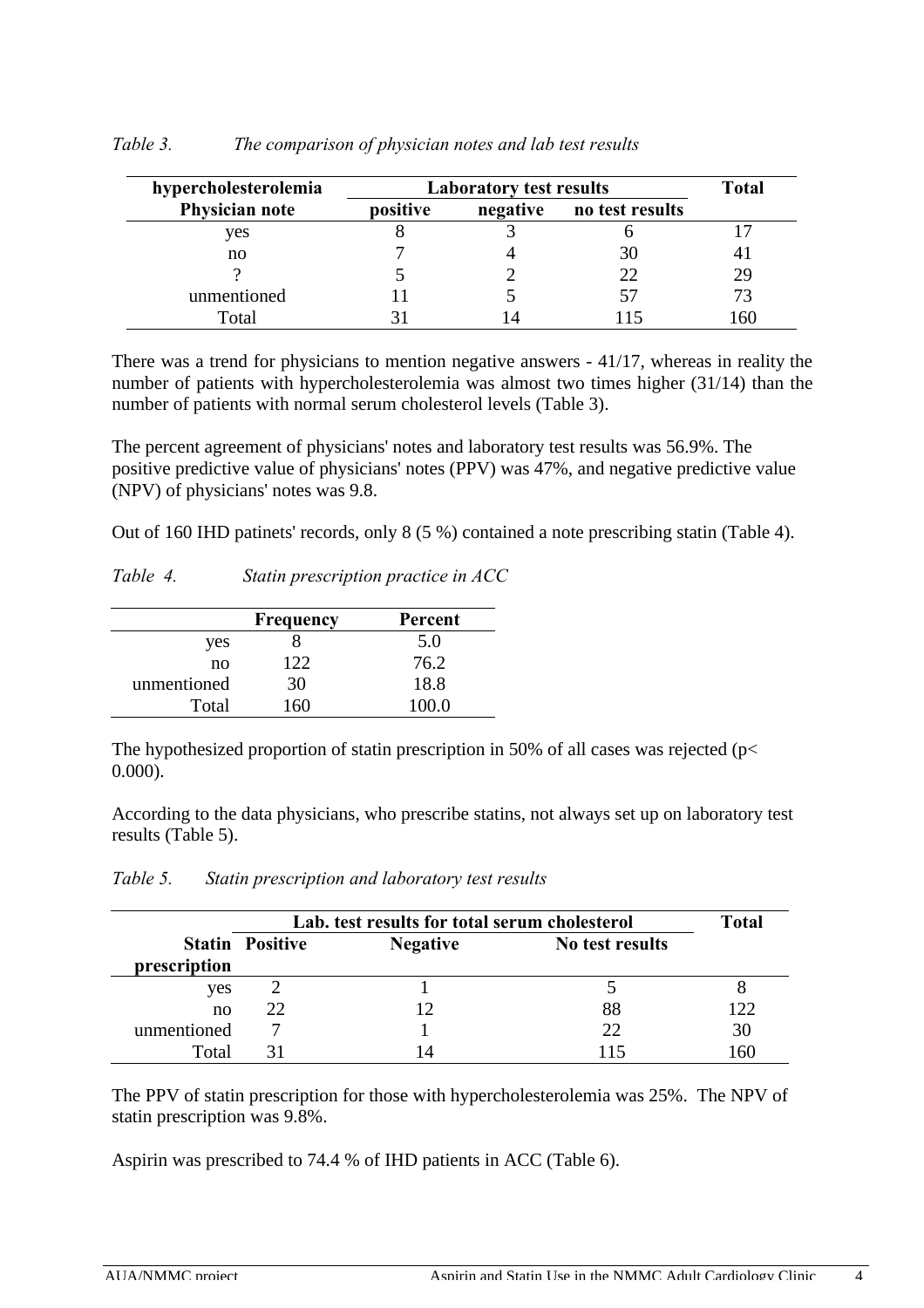| Table 6. | Aspirin prescription practice in $ACC$ |  |
|----------|----------------------------------------|--|
|          |                                        |  |

|             | Frequency | Percent |
|-------------|-----------|---------|
| yes         | 119       | 74.4    |
| no          | 11        | 6.9     |
| Unmentioned | 30        | 18.8    |
| Total       | $160 -$   | 100 O   |

The hypothesized value of 50 % prescription for all cases was rejected ( $p < 0.000$ ).

In case of exclusion of patients with contraindications to aspirin use (active peptic ulcer, allergy to aspirin) and patients with unmentioned treatment the proportion of aspirin prescription increases to 96% (Table 7 & 8).

| Table 7. | The possible reasons for not prescribing aspirin |  |
|----------|--------------------------------------------------|--|
|          |                                                  |  |

| <b>Active peptic</b><br>ulcer | Allergy to aspirin | The only prescription<br>angiography | Other forms with<br>unmentioned treatment |
|-------------------------------|--------------------|--------------------------------------|-------------------------------------------|
|                               |                    |                                      |                                           |
| 3.1%                          | $0.6\%$            | 9.4%                                 | 12.9%                                     |

*Table 8. Aspirin prescription taking in to account contraindications and poor recording*

| <b>Aspirin prescription Frequency Percent</b> |     |      |
|-----------------------------------------------|-----|------|
| Yes                                           | 117 | 95.9 |
| No.                                           |     | 41   |
| Total                                         | 177 | 10O  |

According to the data, aspirin prescription was higher in secondary/post-surgical patients' records. The proportion of records with unmentioned treatment was also higher for primary visits. This trend could be explained by the way the data was collected, when any note of prescription in any of the forms included in the folder of patient was considered as a positive answer. Thus, the chance for containing a note of prescription was higher for the patients' records, which included several forms versus one (Table 9).

| Table 9. |  |  |  | Aspirin prescription by visit (the patients with contraindications are excluded) |  |
|----------|--|--|--|----------------------------------------------------------------------------------|--|
|----------|--|--|--|----------------------------------------------------------------------------------|--|

|                                 | <b>Aspirin prescription</b> |    |             |       |
|---------------------------------|-----------------------------|----|-------------|-------|
|                                 | ves                         | no | unmentioned | total |
| primary                         |                             |    |             | 80    |
| secondary                       | 16                          |    |             | 16    |
| postsurgical/postinterventional | 50                          |    |             | 58    |
| Total                           | 118                         |    |             | -54   |

#### **Deficiencies in recording data at ACC**

Medical record review at ACC showed that some items were recorded better than others. "Drug allergy" was recorded in the majority (90%) of primary visit forms, whereas

"gastrointestinal diseases" were recorded only in 81% of forms. The "hypercholesterolemia"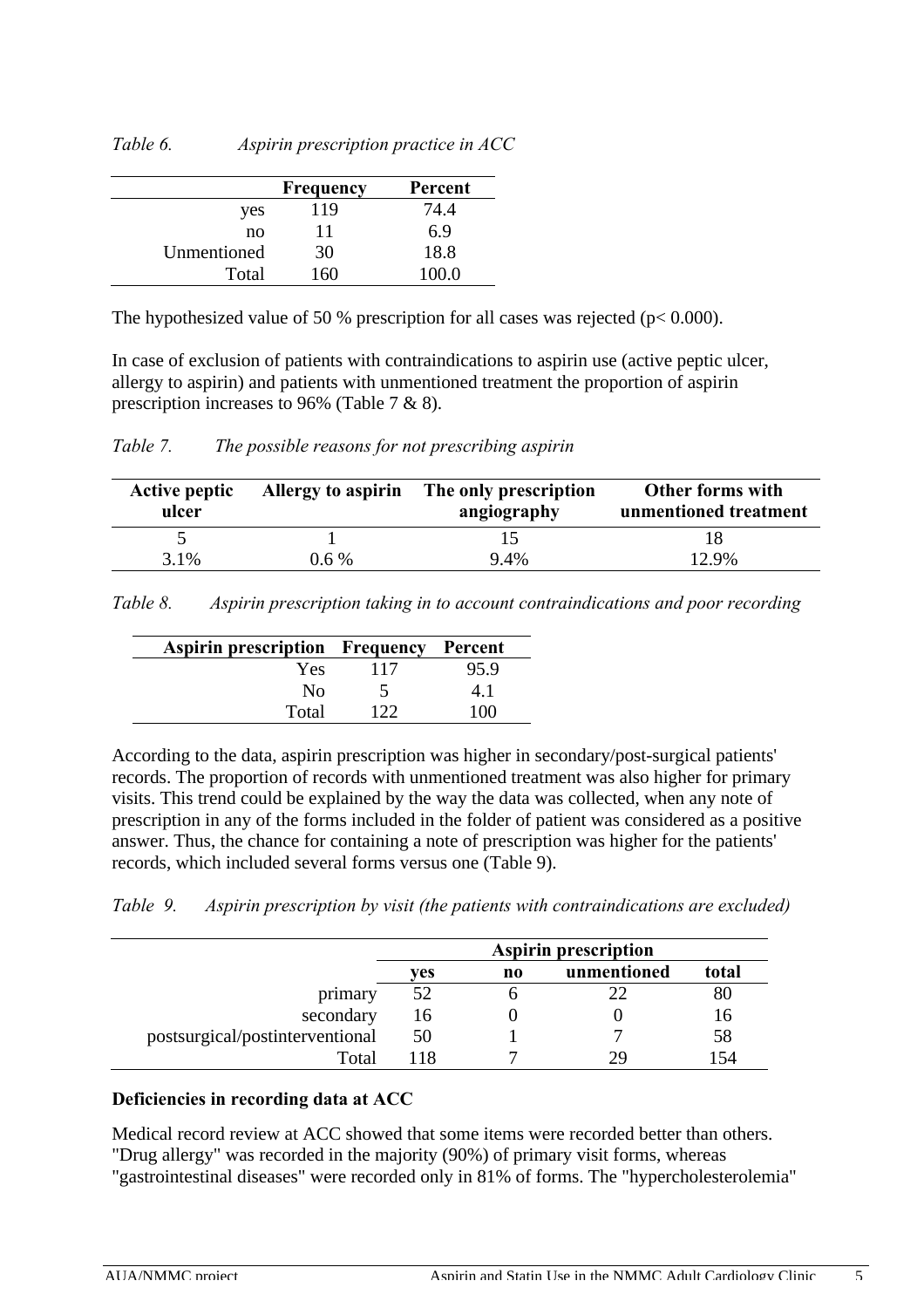item was not recorded in almost the half of the reviewed forms. "Use of cholesterol and saturated fats" was not recorded in any of 160 forms. In 19 % of forms in "Prescribed medications" subitem, there was no note of any drug prescribed, including 9.4 % of forms where in "Assigned tests/medications/consultations" item there was only a check mark for angiography test.

The present study does not permit to assess the validity of recorded information. Only for "hypercholesterolemia" there was a laboratory test result sheet, which showed that recorded data was often not valid (see above).

## **Study limitations**

The major limitation of the study was poor recording in ACC. For some items the proportion of unrecorded forms reached 100%. Poor recording limited the validity of results of this study, especially as the study didn't allow measurement in validity.

Another limitation of the study was that the study design did not allow measuring the validity of physician/nurse records. The study also did not assess the appropriateness of drug choice, their dosage, test prescriptions, etc.

The practice of counting physician note prescribing medication or test in any of the forms was somewhat generous.

#### **Discussion**

The proportion of IHD patients prescribed aspirin in ACC was rather high even compared to the practice in Western countries (65% reported by Antiplatelet Trialists Collaboration study and 85% reported by ASPIRE study) (4). Under recording of aspirin use is possible. In reality aspirin could be prescribed but not recorded. It could be assumed that aspirin use for IHD patients is widely accepted practice for ACC physicians; with some exceptions a part of which could be explained by poor recording, the other part needs deeper exploration.

The study results showed that statin use in ACC is low (8 patients' records out of 160, 7 of which prescribed by the same physician). Statin use is far low compared to the one mentioned by "Drug and Therapeutics Bulletin" (30% of patients with hypercholesterolemia got statins and only in 50 % of those normal serum cholesterol levels were achieved) (8). According to the data, cardiologists rarely base prescription on laboratory test results while prescribing statins (only in 25% cases), and even more rarely when not prescribing statins (9.8% cases). Statin practice is not completely adopted at ACC. Statin use should be reviewed by ACC cardiologists through creation and implementation of guidelines.

One of the possible reasons for low statin use is high price of these drugs (cost of treatment - \$30-\$50 per month). According to cardiologists, many patients mention that they cannot afford buying these medications. Underrecording of statin use is also possible. The accepted practice in ACC for patients with hypercholesterolemia is prescription of long-term (1-2 months) low-fat diet. So, it should be expected that primary visit forms would not contain statin prescription, because patients were prescribed diet on this stage, except for high risk patients with extremely high serum cholesterol levels and comorbidities such as diabetes mellitus. During secondary visits the patients have to be tested for cholesterol and in the case if serum cholesterol levels remain high the cardiologist could prescribe statins. Therefore, it is expected that notes on statin prescription would be found in secondary visit forms. But as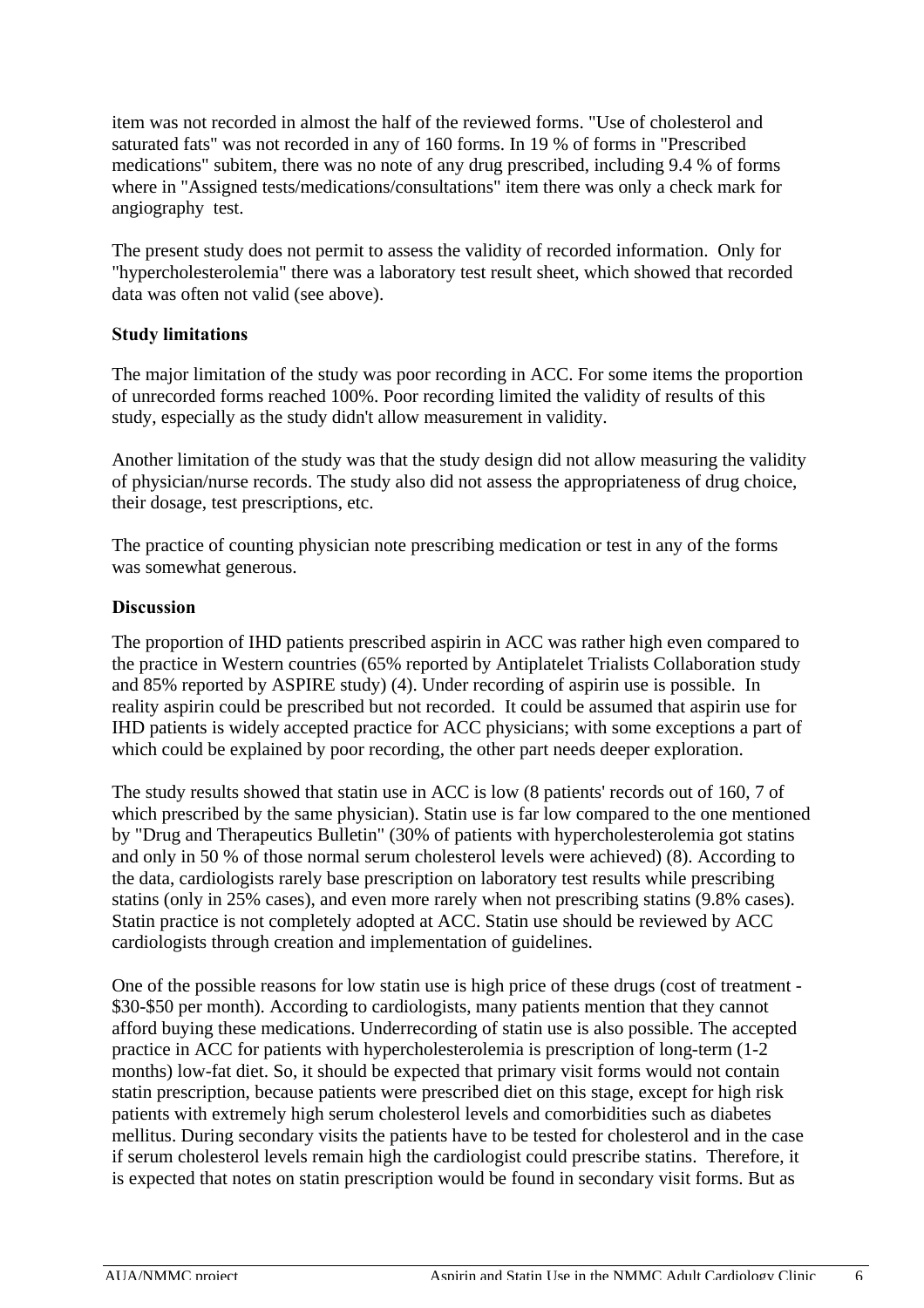statins are prescribed only after the test results from the secondary visits are available, it is possible that physicians do prescribe statin but that information is not reported on the form.

Prescription of cholesterol/lipid profile tests was not very informative (36.9%), because generally physicians recorded prescription of the test after getting an agreement from patients that it will be completed. The low proportion of IHD patients who undergo laboratory tests could be explained by patients' reluctance or inability to pay additional (lab tests prices are not included in consultation price) money for laboratory tests.

The difference between proportions of patients with lab test results for serum cholesterol and the whole lipid profile (correspondingly 28.1%/ 23.1%) could be explained by specific prescription of physician or by the difference in the prices of the tests (600 AMD for cholesterol test and 3500 AMD for lipid profile tests). The present study design did not allow clarifying which of the reasons prevail for not performing the tests or performing them partly. More often the test prescription became evident from the presence of test result sheet only.

The SEF forms were not completely recorded. The study design did not allow checking the validity of records (9); except for "hypercholesterolemia", where we could see discordance between notes and lab test results. The PPV, NPV, and percent agreement were very low for physician notes and lab test results. According to ACC cardiologists' explanations, they note down the answer for this item based on the patient reply, which is not objective. Besides, cardiologists mentioned that they often recorded "no" when patient tells that he/she didn't perform lab test or didn't remember test result. This approach needs revision.

# **Recommendations**

The main recommendation is improvement of recording data in SEFs in ACC. The present study revealed that deficiencies in recording were numerous and they reduced the validity of study, limited the completeness of information kept in ACC and the value of any study that could be held in ACC. To improve recording, it may be necessary to revise the forms and improve physician and staff training on their use and importance. Additional choice of answer, namely "not performed" could be included for "hypercholesterolemia" item in primary visit form. " Use of cholesterol and saturated fat " could be excluded from the first visit form because these items were not recorded.

Revision of randomly selected SEFs could be organized by ACC staff periodically. The findings could be presented on staff meetings; the possible measures discussed and implemented, and further improvements seen during next revisions. It's important to increase the awareness of ACC staff on the importance of information kept in the clinic.

In order to increase the compliance and desire to complete prescribed laboratory tests by patients, ACC physicians should emphasize to their clients the importance of laboratory tests for the patient management. It is essential that for the patients with limited resources cardiologists emphasize the necessity of performing at least the minimum number of required tests.

There is a need for revision of statin practice in ACC and creating guidelines for statin use.